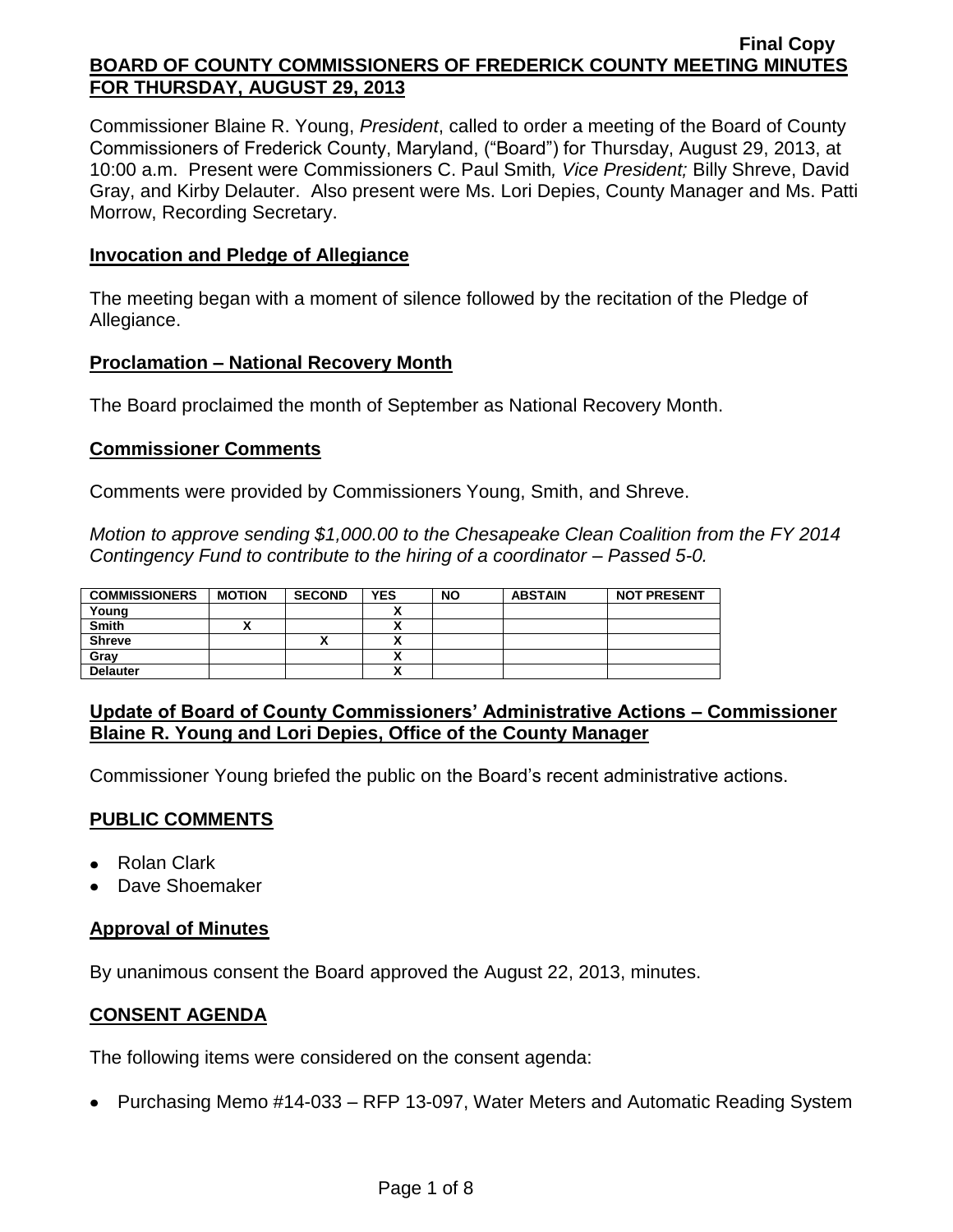- Purchasing Memo #14-036 Full Depth Reclamation of Various Frederick County Roadways
- #BT-13-199, Emergency Preparedness, Emergency Management Division
- #BT-13-200, Sheriff's Office
- #BT-14-027, Housing and Community Development, Citizens Services Division
- Construction Change Order No. 33 (WCD 1) Villages of Lake Linganore (Pinehurst) Water and Sewer Improvements
- Construction Change Order No. 34 (WCD 5) Villages of Lake Linganore (Pinehurst) Water and Sewer Improvements
- Construction Change Order No. 35 (WCD 6) Villages of Lake Linganore (Pinehurst) Water and Sewer Improvements
- FY 2014 Emergency Medical Dispatchers Training Grant Application
- Request to Apply for a Grant from the Snyder Foundation for Animals

*Motion to approve the consent agenda as presented – Passed 5-0.*

| <b>COMMISSIONERS</b> | <b>MOTION</b> | <b>SECOND</b> | <b>YES</b>                | <b>NO</b> | <b>ABSTAIN</b> | <b>NOT PRESENT</b> |
|----------------------|---------------|---------------|---------------------------|-----------|----------------|--------------------|
| Young                |               |               | ^                         |           |                |                    |
| <b>Smith</b>         |               |               | ^                         |           |                |                    |
| <b>Shreve</b>        |               |               |                           |           |                |                    |
| Grav                 |               |               |                           |           |                |                    |
| <b>Delauter</b>      |               |               | $\ddot{\phantom{a}}$<br>Λ |           |                |                    |

It was noted that Commissioner Delauter requested the contractor to clarify apparent discrepancies regarding Construction Change Orders 33, 34, and 35.

### **PUBLIC HEARINGS**

### **Proposed Increase in the Length of Service Award Program (LOSAP) – Michael Chomel, Office of the County Attorney**

A public hearing was held, as duly advertised, on the proposed increase in the monthly benefit of the LOSAP.

Mr. Frank Davis, representing Frederick County Volunteer Fire and Rescue Association, Inc., commented on the proposed increase.

There was no public comment.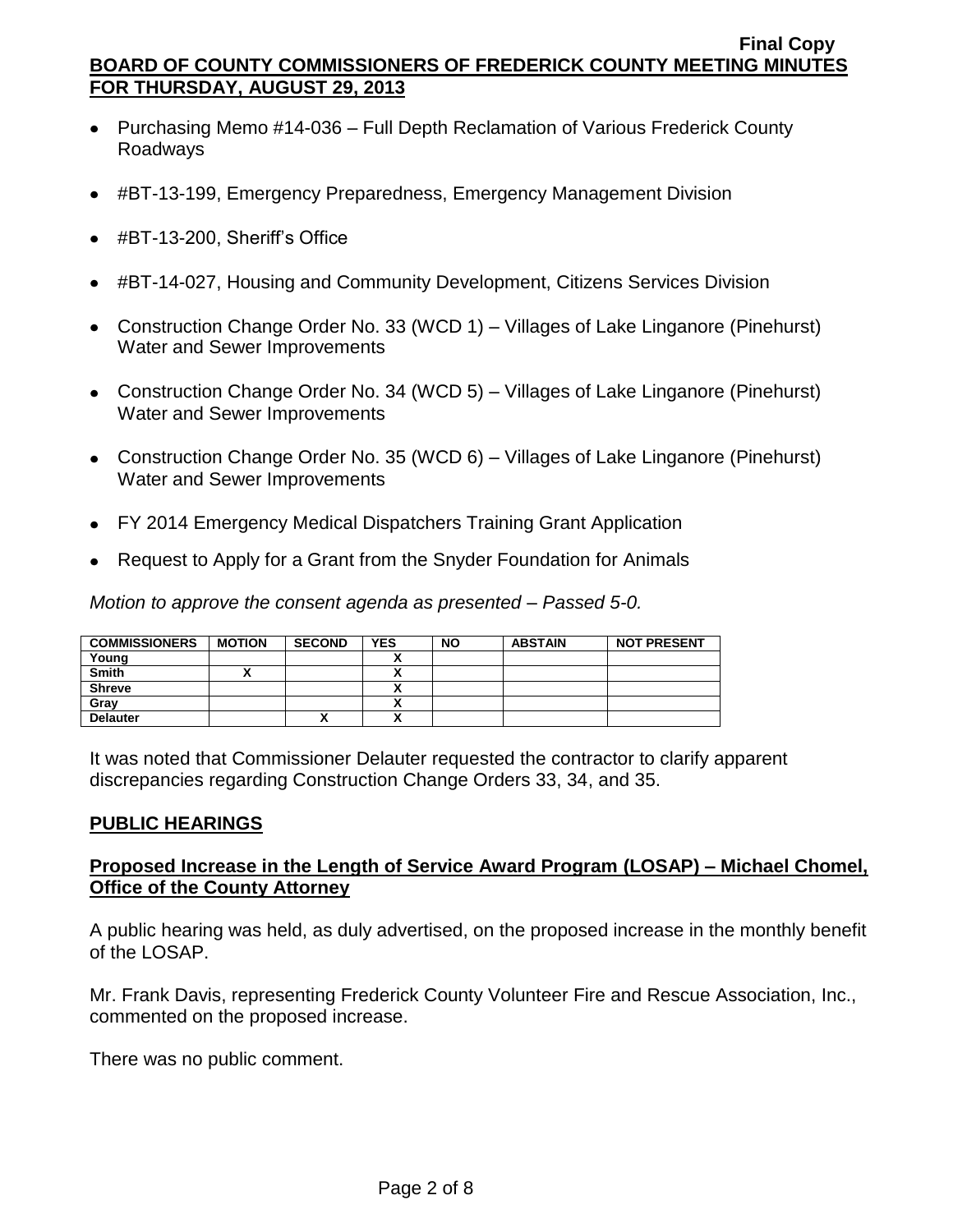*Motion to adopt the proposed resolution that would increase the maximum monthly benefit of the LOSAP, based on years of service, to \$300 – Passed 5-0.*

| <b>COMMISSIONERS</b> | <b>MOTION</b> | <b>SECOND</b> | <b>YES</b> | <b>NO</b> | <b>ABSTAIN</b> | <b>NOT PRESENT</b> |
|----------------------|---------------|---------------|------------|-----------|----------------|--------------------|
| Young                |               |               |            |           |                |                    |
| <b>Smith</b>         |               |               | ~          |           |                |                    |
| <b>Shreve</b>        |               |               | Δ          |           |                |                    |
| Gray                 |               |               | ~          |           |                |                    |
| <b>Delauter</b>      |               |               | ↗          |           |                |                    |

(A copy of the approved/adopted resolution can be obtained in the County Manager's Office or from the county's website, [www.FrederickCountyMD.gov.](http://www.frederickcountymd.gov/))

### **Proposed Designation of the "Hoover House" (12328 Harp Hill Road, Wolfsville, Maryland) to Frederick County Register of Historic Places (#CR13-01) – Denis Superczynski, Community Development Division**

A public hearing was held, as duly advertised, on the proposed designation of the "Hoover House" to the Frederick County Register of Historic Places.

There was no public comment.

*Motion to approve the placement of the Hoover House on the Frederick County Register of Historic Places – Passed 5-0.*

| <b>COMMISSIONERS</b> | <b>MOTION</b> | <b>SECOND</b>            | <b>YES</b>               | <b>NO</b> | <b>ABSTAIN</b> | <b>NOT PRESENT</b> |
|----------------------|---------------|--------------------------|--------------------------|-----------|----------------|--------------------|
| Young                |               |                          |                          |           |                |                    |
| <b>Smith</b>         |               |                          |                          |           |                |                    |
| <b>Shreve</b>        |               | $\overline{\phantom{a}}$ | $\overline{\phantom{a}}$ |           |                |                    |
| Grav                 |               |                          | $\overline{\phantom{a}}$ |           |                |                    |
| <b>Delauter</b>      |               |                          | $\mathbf{v}$             |           |                |                    |

### **WORKSESSION**

## **7630 Hayward Road Contract Amendment – Richard McCain, Office of the County Attorney**

Mr. McCain presented the contract amendment for the sale of the property at 7630 Hayward Road.

Mr. Gary Large, Ausherman Properties, commented on the contract amendment requesting additional time to finalize a storm water management easement over adjacent property owned by the Board of Education.

There was no public comment.

*Motion to amend the contract to provide for an additional 60-day study – Passed 5-0.*

| <b>COMMISSIONERS</b> | <b>MOTION</b> | <b>SECOND</b> | <b>YES</b>               | <b>NO</b> | <b>ABSTAIN</b> | <b>NOT PRESENT</b> |
|----------------------|---------------|---------------|--------------------------|-----------|----------------|--------------------|
| Young                |               |               |                          |           |                |                    |
| <b>Smith</b>         |               |               |                          |           |                |                    |
| <b>Shreve</b>        |               |               |                          |           |                |                    |
| Gray                 |               | ^             | $\overline{\phantom{a}}$ |           |                |                    |
| <b>Delauter</b>      |               |               | $\cdot$                  |           |                |                    |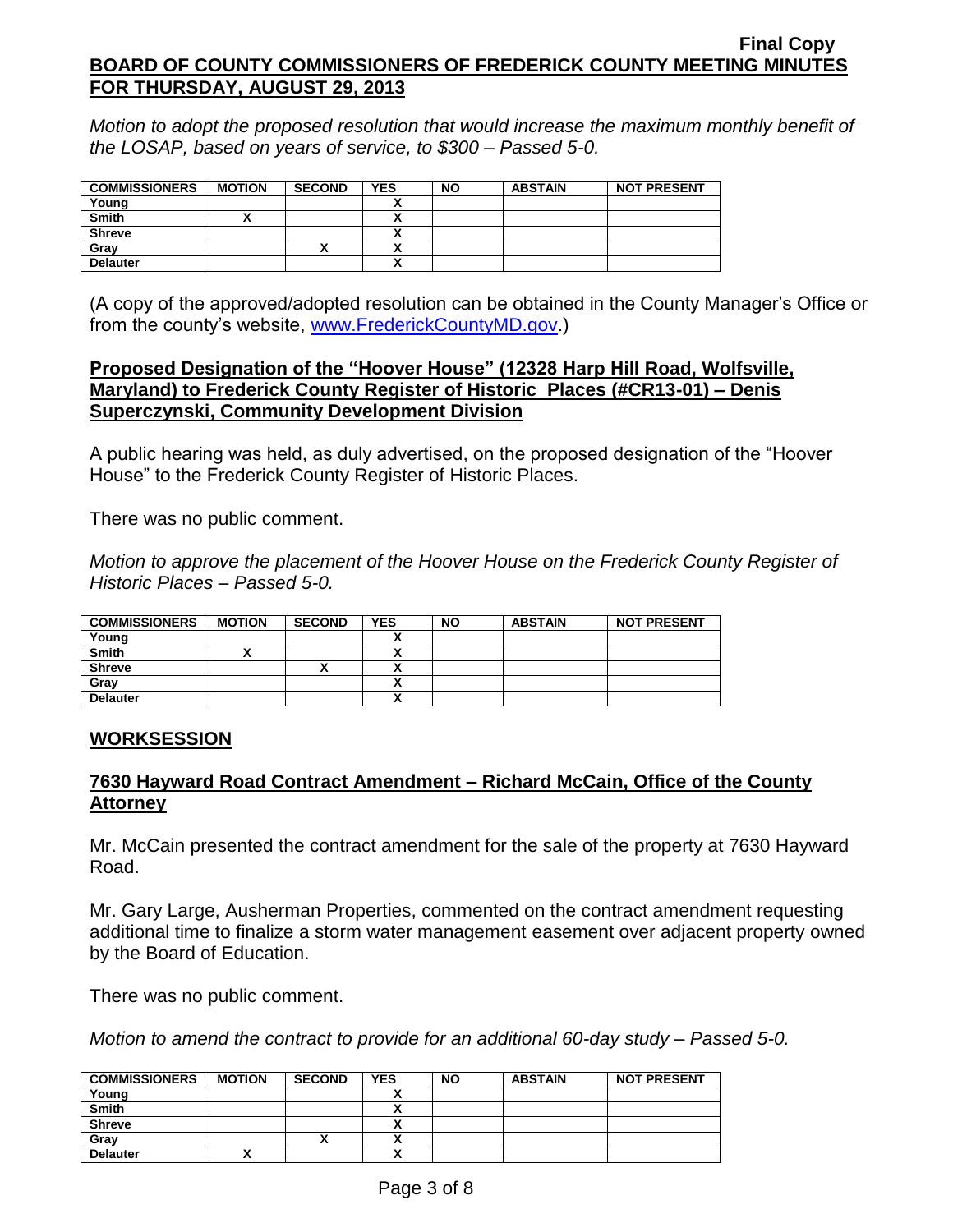## **Revised Policy Guidelines for Tax Increment Financing (TIF) Districts and Application – Erin White, Finance Division**

Ms. White presented the revised policy guidelines for TIF districts and the TIF application.

There was no public comment.

*Motion to approve the revised TIF guidelines and application as presented – Passed 4-1.*

| <b>COMMISSIONERS</b> | <b>MOTION</b> | <b>SECOND</b> | <b>YES</b> | <b>NO</b> | <b>ABSTAIN</b> | <b>NOT PRESENT</b> |
|----------------------|---------------|---------------|------------|-----------|----------------|--------------------|
| Young                |               |               |            |           |                |                    |
| <b>Smith</b>         |               |               |            |           |                |                    |
| <b>Shreve</b>        |               |               |            |           |                |                    |
| Gray                 |               |               |            |           |                |                    |
| <b>Delauter</b>      |               |               |            |           |                |                    |

### **ADMINISTRATIVE BUSINESS**

### **Memorandum of Understanding (MOU) Between the Board of County Commissioners and The City of Frederick Regarding the Funding of a Part-time Alcohol Beverages Inspector – Kathy Vahle, Board of License Commissioners and Linda Thall, Office of the County Attorney**

Ms. Vahle and Ms. Thall presented the proposed MOU.

Ms. Maggi Hays and Mr. Rick Stup, Board of License Commissioners, commented on the MOU.

*Motion to approve the MOU as presented – Passed 5-0.*

| <b>COMMISSIONERS</b> | <b>MOTION</b> | <b>SECOND</b> | <b>YES</b> | <b>NO</b> | <b>ABSTAIN</b> | <b>NOT PRESENT</b> |
|----------------------|---------------|---------------|------------|-----------|----------------|--------------------|
| Young                |               |               |            |           |                |                    |
| <b>Smith</b>         |               |               |            |           |                |                    |
| <b>Shreve</b>        |               |               | ↗          |           |                |                    |
| Gray                 |               |               | ,,,        |           |                |                    |
| <b>Delauter</b>      |               | "             | ~          |           |                |                    |

### **Land Trust Memorandum of Understanding (MOU) and Attached Budget Transfer for Start-up Expenses – Jenny Short, Citizens Services Division**

Ms. Short presented the MOU.

Mr. Steve Fox, Frederick County Affordable Housing Land Trust, LLC, and Mr. Ron Kramer, Frederick County Habitat for Humanity, Inc., commented on the MOU.

*Motion to approve the MOU as presented; the associated budget transfer; and the Foreclosure Clean Up Act Program – Passed 5-0.*

| <b>COMMISSIONERS</b> | <b>MOTION</b> | <b>SECOND</b> | <b>YES</b>               | <b>NO</b> | <b>ABSTAIN</b> | <b>NOT PRESENT</b> |
|----------------------|---------------|---------------|--------------------------|-----------|----------------|--------------------|
| Young                |               |               |                          |           |                |                    |
| <b>Smith</b>         |               | "             |                          |           |                |                    |
| <b>Shreve</b>        |               |               | $\overline{\phantom{a}}$ |           |                |                    |
| Grav                 |               |               |                          |           |                |                    |
| <b>Delauter</b>      |               |               | $\mathbf{v}$             |           |                |                    |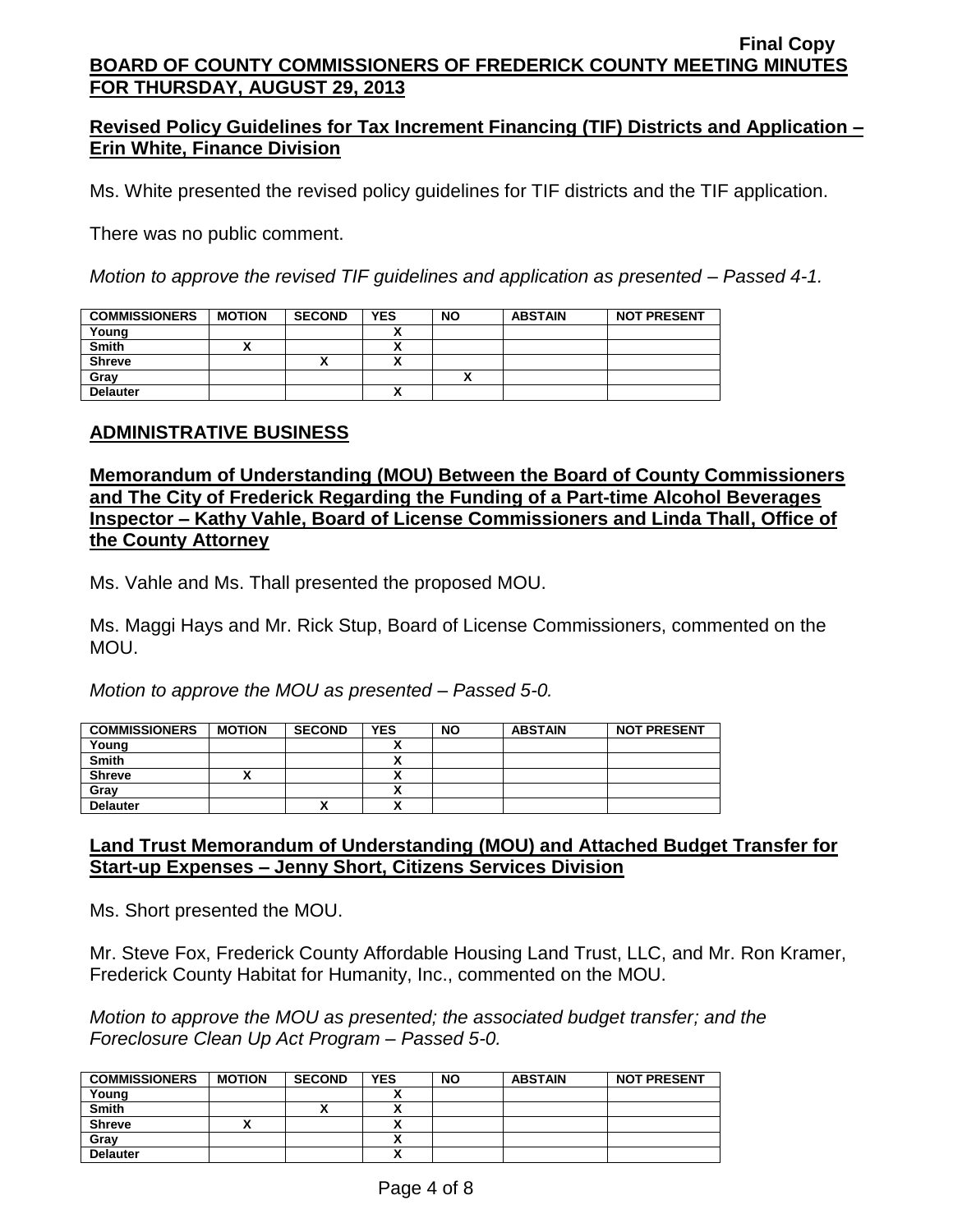### **Bid Award – Purchasing Memo #14-031 - Water/Sewer Lines Engineering Services – Diane George, Finance Division**

*Motion to approve Purchasing Memo #14-031 as presented – Passed 5-0.*

| <b>COMMISSIONERS</b> | <b>MOTION</b> | <b>SECOND</b> | <b>YES</b> | <b>NO</b> | <b>ABSTAIN</b> | <b>NOT PRESENT</b> |
|----------------------|---------------|---------------|------------|-----------|----------------|--------------------|
| Young                |               |               |            |           |                |                    |
| <b>Smith</b>         |               |               |            |           |                |                    |
| <b>Shreve</b>        |               |               |            |           |                |                    |
| Grav                 |               |               |            |           |                |                    |
| <b>Delauter</b>      |               | "             |            |           |                |                    |

## **FY 2014 Gypsy Moth Suppression Program – Regina Howell, Budget Office, Office of the County Manager**

*Motion to participate in a 50% cost share for the gypsy moth survey this fall at an estimated cost of \$12,750.00 – Passed 5-0.*

| <b>COMMISSIONERS</b> | <b>MOTION</b> | <b>SECOND</b> | <b>YES</b>               | <b>NO</b> | <b>ABSTAIN</b> | <b>NOT PRESENT</b> |
|----------------------|---------------|---------------|--------------------------|-----------|----------------|--------------------|
| Young                |               |               |                          |           |                |                    |
| <b>Smith</b>         | ,,            |               | $\overline{\phantom{a}}$ |           |                |                    |
| <b>Shreve</b>        |               | "             |                          |           |                |                    |
| Gray                 |               |               |                          |           |                |                    |
| <b>Delauter</b>      |               |               |                          |           |                |                    |

### **Building Consolidation Task Force – Countywide Synergy and Efficiency Concept Plan – Chuck Nipe, Community Development Division**

Mr. Nipe presented the Plan, as directed by the Board, that would map out a 5-year effort to centralize similar functions and improve existing space utilization while ridding the county of expenses of several properties.

*Motion to approve the Countywide Synergy and Efficiency Concept Plan; direct staff to proceed with project programming in the upcoming CIP; permit Citizens Services Division and Emergency Management Division personnel to relocate; and authorize the termination of the 520 North Market Street CIP project and the sale of the property – Passed 5-0.*

| <b>COMMISSIONERS</b> | <b>MOTION</b> | <b>SECOND</b> | YES | <b>NO</b> | <b>ABSTAIN</b> | <b>NOT PRESENT</b> |
|----------------------|---------------|---------------|-----|-----------|----------------|--------------------|
| Young                |               |               |     |           |                |                    |
| <b>Smith</b>         |               | ,,            |     |           |                |                    |
| <b>Shreve</b>        |               |               |     |           |                |                    |
| Gray                 |               |               |     |           |                |                    |
| <b>Delauter</b>      |               |               |     |           |                |                    |

### **COMMISSIONER COMMENTS**

Commissioner Smith provided comments.

# **PUBLIC COMMENTS**

Dave Shoemaker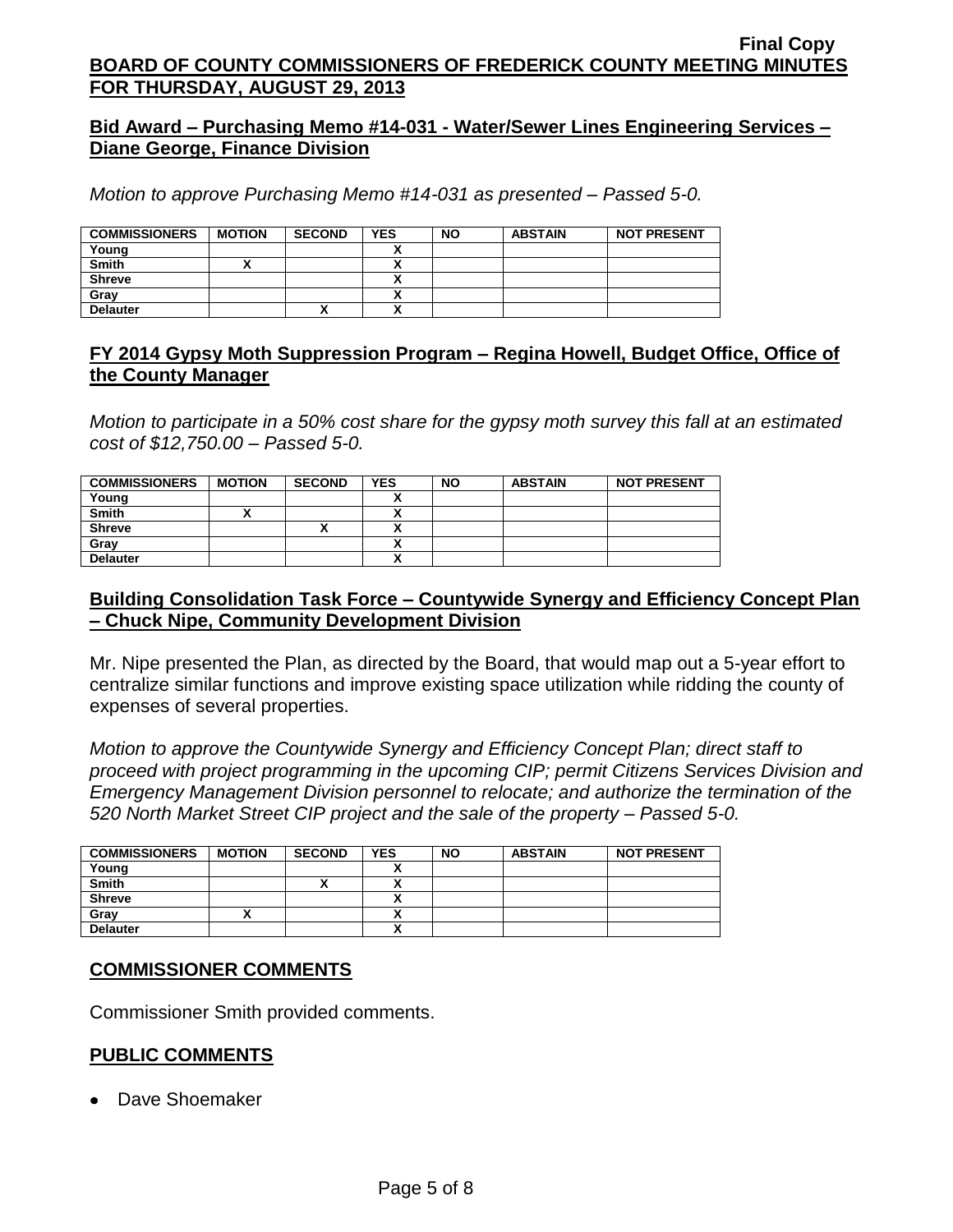### **QUESTIONS – PRESS**

None.

# **CLOSED SESSION/ADMINISTRATIVE FUNCTION**

Maryland Annotated Code State Government Article § 10-508(a)(4) To consider a preliminary matter that concerns the proposal for a business or industrial organization to locate, expand, or remain in the State; (7) To consult with counsel to obtain legal advice on a legal matter; and (14) Before a contract is awarded or bids are opened, discuss a matter directly related to a negotiation strategy or the contents of a bid or proposal, if public discussion or disclosure would adversely impact the ability of the public body to participate in the competitive bidding or proposal process.

**Topic** – To consider a proposal for the acquisition of a county real property and its possible use for a private enterprise.

*Motion to go into closed session – Passed 5-0.*

| <b>COMMISSIONERS</b> | <b>MOTION</b> | <b>SECOND</b> | <b>YES</b> | <b>NO</b> | <b>ABSTAIN</b> | <b>NOT PRESENT</b> |
|----------------------|---------------|---------------|------------|-----------|----------------|--------------------|
| Young                |               |               | ↗          |           |                |                    |
| <b>Smith</b>         |               |               |            |           |                |                    |
| <b>Shreve</b>        |               |               | <br>,,     |           |                |                    |
| Grav                 |               |               |            |           |                |                    |
| <b>Delauter</b>      |               |               | ٠.         |           |                |                    |

# **ADJOURN**

The meeting adjourned at 11:35 a.m.

Patricia Morrow Recording Secretary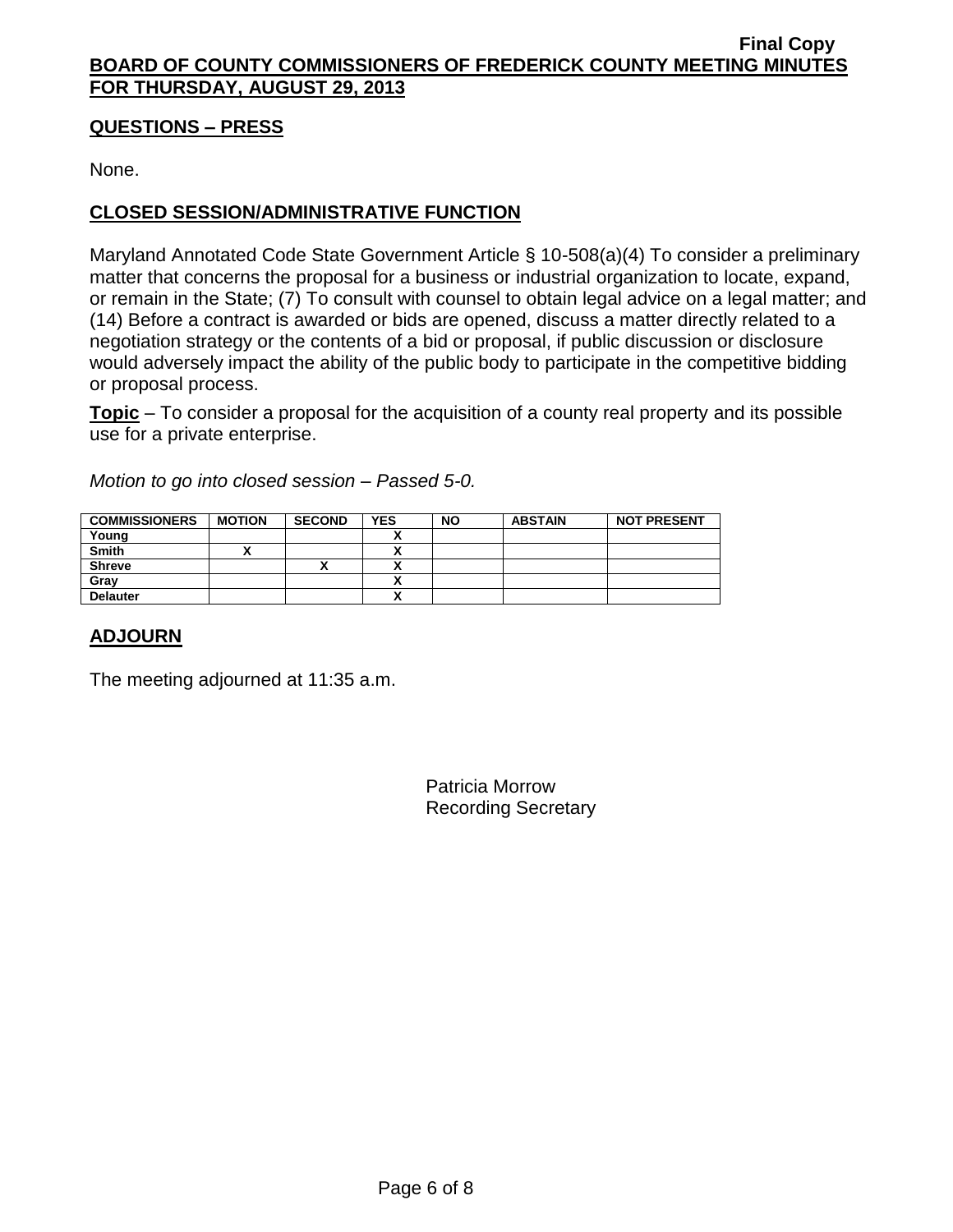## **FORM OF STATEMENT FOR CLOSING THE MEETING OF THURSDAY, AUGUST 29, 2013**

## **STATUTORY AUTHORITY TO CLOSE SESSION**

#### **State Government Article §10-508(a):**

(4) To consider a preliminary matter that concerns the proposal for a business or industrial organization to locate, expand, or remain in the State; (7) To consult with counsel to obtain legal advice on a legal matter; and (14) Before a contract is awarded or bids are opened, discuss a matter directly related to a negotiation strategy or the contents of a bid or proposal, if public discussion or disclosure would adversely impact the ability of the public body to participate in the competitive bidding or proposal process.

#### **Motion:**

Upon a motion by Commissioner Smith, seconded by Commissioner Shreve, the Board voted 5-0 to go into closed session under the Maryland Annotated Code State Government Article § 10-508(a) (4) To consider a preliminary matter that concerns the proposal for a business or industrial organization to locate, expand, or remain in the State; (7) To consult with counsel to obtain legal advice on a legal matter; and (14) Before a contract is awarded or bids are opened, discuss a matter directly related to a negotiation strategy or the contents of a bid or proposal, if public discussion or disclosure would adversely impact the ability of the public body to participate in the competitive bidding or proposal process.

#### **Time and Location:**

11:37 a.m. – Third Floor Meeting Room, Winchester Hall

### **Topic to be Discussed:**

To consider a proposal for the acquisition of a county real property and its possible use for a private enterprise.

> Patricia Morrow Recording Secretary

\_\_\_\_\_\_\_\_\_\_\_\_\_\_\_\_\_\_\_\_\_\_\_\_\_\_\_\_\_\_\_\_\_\_\_\_